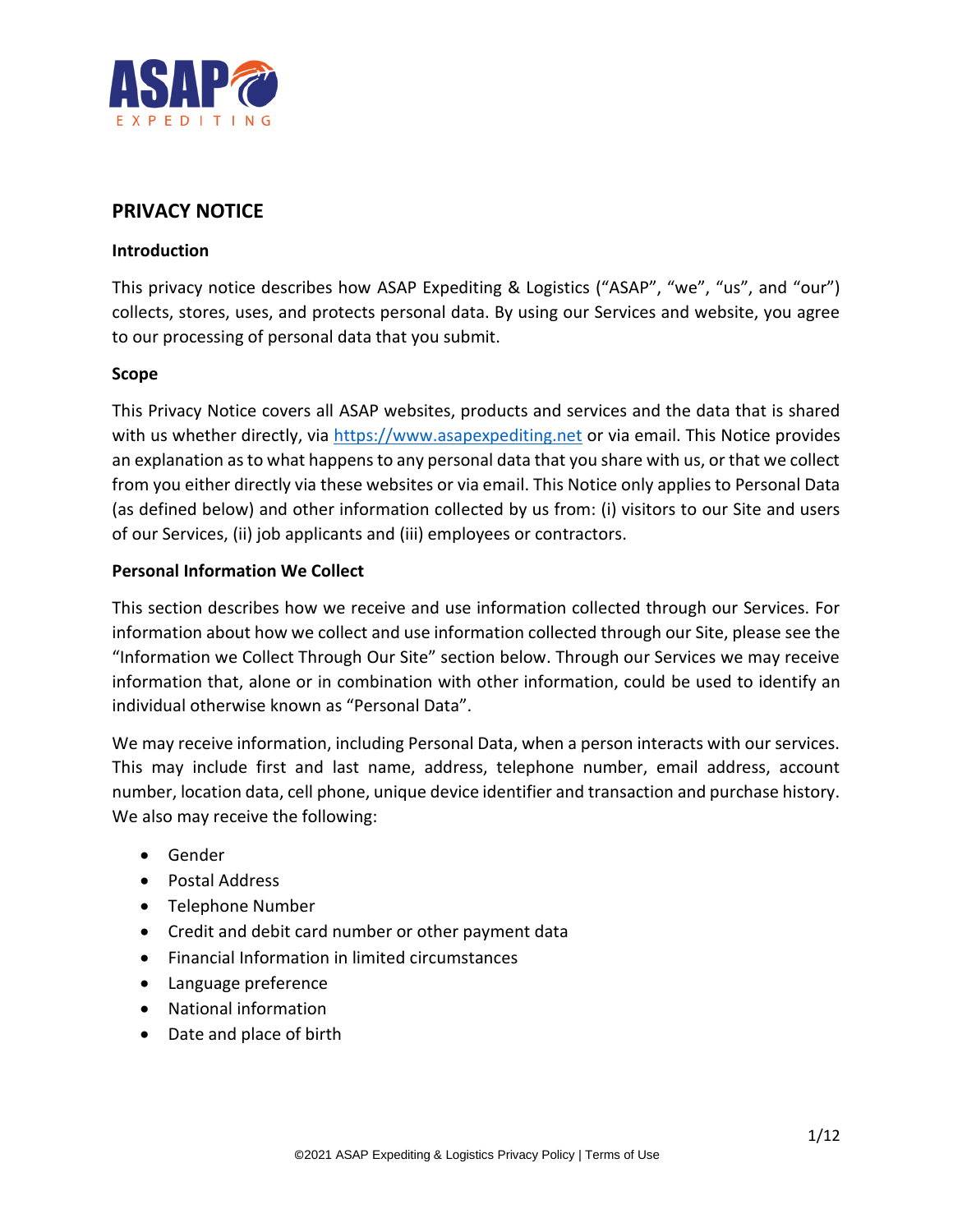

### **Personal Information We Share**

ASAP and its third-party service providers (some of which are listed above), including our contractors, cargo attendants and shipping partners, collect Information about you from a variety of sources, including Personal Information you provide directly to us and Information we collect about you when you access and use the ASAP website and Services to transport your product across borders. This section describes how we receive and use information collected. We may receive information that, alone or in combination with other information, could be used to identify an individual ("Personal Data"). We may receive the above information (including Personal Data) when you:

- Create an account with us;
- Fill out our online contact form;
- Request information from us;
- Use our Services;
- Apply for or accept a job with us

Disclosures of Personal Information for Monetary or Other Valuable Consideration or for Business Purposes We have not disclosed any personal information to other businesses or third parties for monetary or other valuable consideration within the twelve (12) months preceding the effective date of this Privacy Notice. We have disclosed personal information in all or substantially all of the categories identified for various business purposes. For more information about the categories of personal information we have disclosed, the categories of entities with which we have disclosed this information and the purposes for which we have disclosed the information, please see "Information We Share."

For information regarding the purposes for which we collect and use the personal information we collect, please see "How We use Information Collected".

#### **Mobile Phone Information:**

When consumers send and receive SMS messages to or from one of the Services (or integrated tools) that provides SMS functionality, we may receive and maintain information

associated with those messages, such as the phone number, the wireless carrier associated with the phone number, the content of the message, and the date and time of the transaction.

• Third Party Applications: ASAP may make third party applications available through our Services. Information received via third party applications includes personal information or information about the application itself. The information collected by ASAP when consumers enable a third-party application is handled under this Privacy Notice.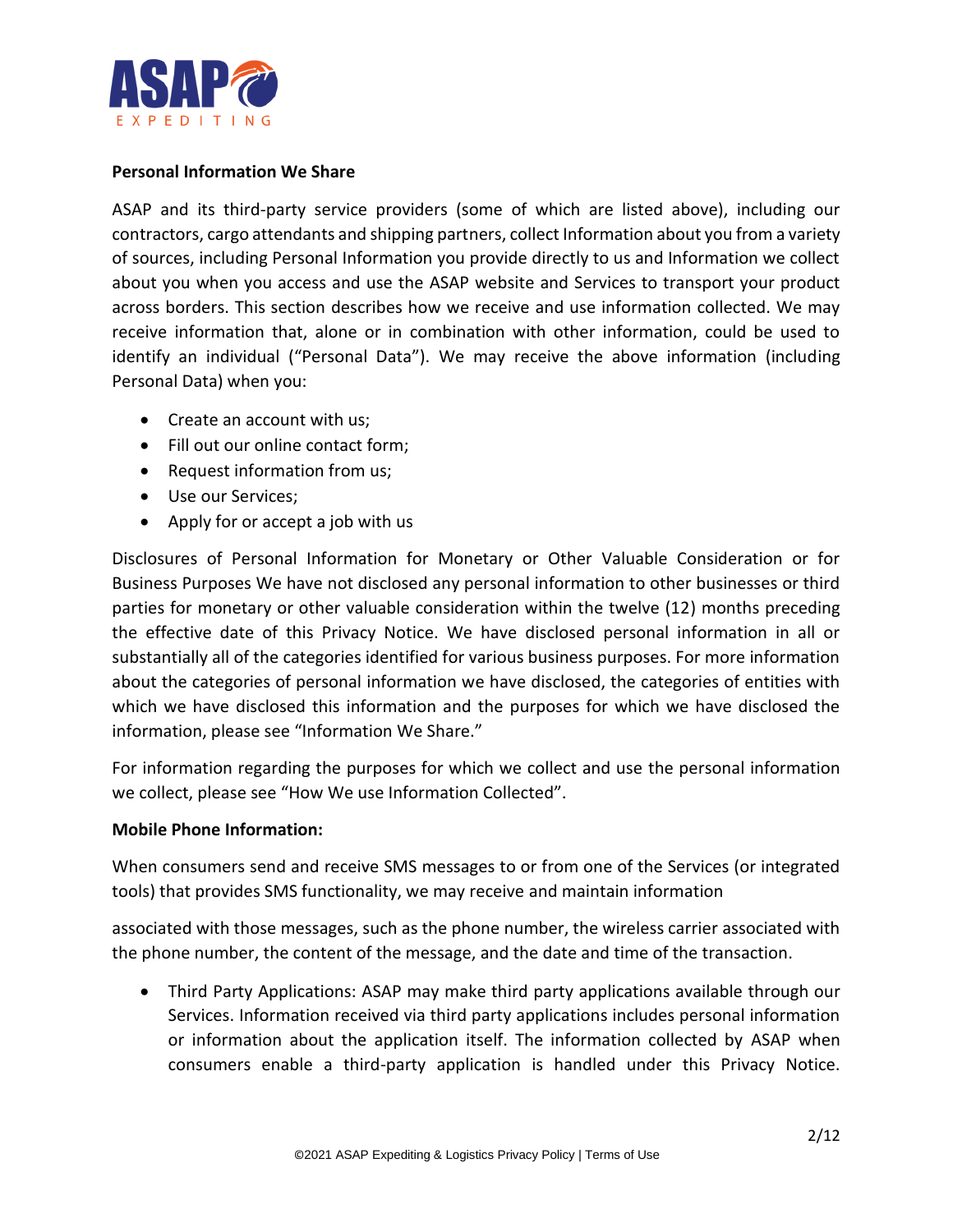

Information collected by the third-party application provider is governed by their privacy policies.

# **How We Share and Use Information Collected Through our Services**

- To Provide our Services. We use the information that we obtain through our Services to provide logistics solutions which are enabled by experienced operational talent and bestin- class customer service. This includes sharing your information with customs officials, carriers, cargo attendants, and other third parties that are necessary to provide our services to you.
- Aggregated Data. We may anonymize, de-identify and/or aggregate the information that we collect and use such anonymized, de-identified and/or aggregated data for our own internal business purposes, including but not limited to sharing anonymized and deidentified data with our current and prospective business partners, affiliates, agents and other third parties for commercial, statistical and market research purposes, for example to allow those parties to analyze patterns among groups of people, and conducting research on consumer demographics, interests and behavior.

# **Information Collected Through Our Site**

We collect the following information from you when you visit our Site, including from Site visitors who are interested in learning more about our Services or who are interested in applying for jobs with ASAP:

- Personal Data that you provide to us. We may ask you to provide Personal Data for various reasons. For example, when you request information about ASAP, we may ask you for contact information such as your name, email address, phone number, geographic and job information. We may ask you for similar information at other times, such as when you apply for a job through our Site or contact our customer service team. We also collect Personal Data that employees, contractors, or agents of ASAP provide to us when they register for an account with ASAP. The information we may collect includes name, address, company name, location, email address, phone number and account password.
- Communications. When you send email or other communications to ASAP, we may keep those communications in order to process your questions, respond to your requests and improve our Site. We may use your email address to communicate with you about our Services.
- Information Collected Through Cookies, Server Logs, Beacons and other Ad Technologies. When you visit the Site or access ASAP Services, we may automatically collect information about you through server logs, cookies, beacons and other ad technologies. This information includes your web request, the date and time of your web request, your interaction with a web service, your Internet Protocol address, your browser type, and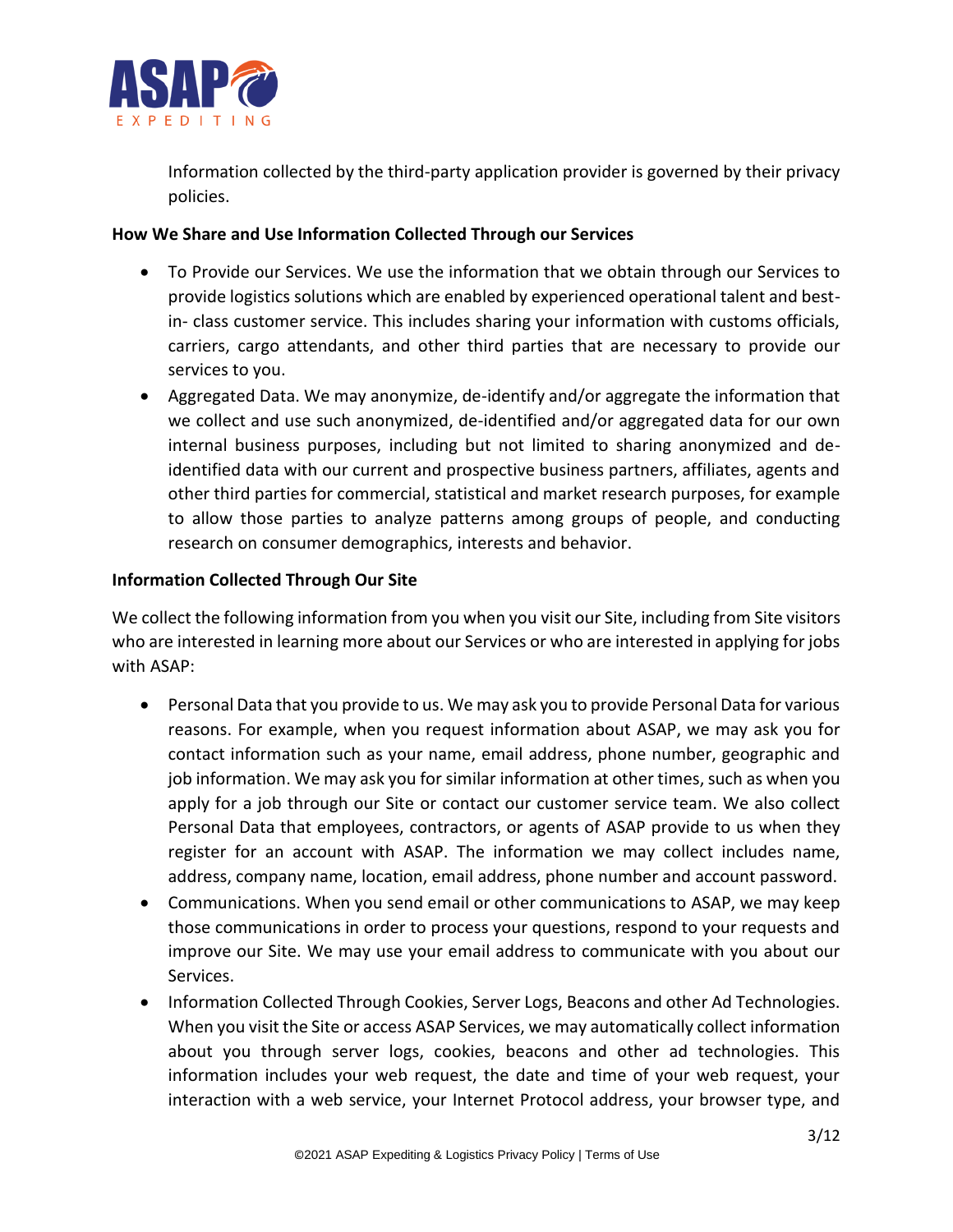

the domain name of your Internet service provider. If you can be identified from this information, for example by combination with other pieces of information, then we will treat this information as Personal Data. Please see the information below to learn more about how we use cookies.

### **Disclosure of Data Collected Through the Services or Site**

We share information that we collect, including Personal Data, as described below:

- Vendors and Services Providers. To third party vendors and service providers to perform certain functions on our behalf, such as performing specific portions of the Service, maintaining databases, helping us collect job applications, delivering content, sending SMS and emails on behalf of our customers and for our own marketing communications, administering content, mailing information, processing payments or otherwise providing the Services or the Site.
- Partners and Resellers. To partners and resellers who provide our Services in connection or in combination with other services they provide, for example ASAP can provide Personal Data and/or aggregated data to those partners and resellers to enable them to provide Services and for monitoring performance metrics.
- Merger, Acquisition or Financing. To a successor or affiliate if we are involved in a merger, acquisition, financing due diligence, reorganization, bankruptcy, receivership, sale of company assets, or transition of service to another provider, as part of that transaction along with other assets.
- As Required by Law. To satisfy applicable law, regulation, legal process or lawful government request of any country, or to protect the rights, property or safety of ASAP, its users or the public, or to enforce ASAP's Terms and Conditions.

### **Links to Other Websites:**

Our Site may contain links to other websites not operated or controlled by ASAP ("Third Party Sites"). The privacy practices described in this Privacy Notice do not apply to Third

Party Sites. By providing these links we do not imply that we endorse or have revised these sites. Please contact those sites directly for information on their privacy practices and policies.

### **Security**

ASAP has developed or engaged technical and organization measures designed to protect Personal Data against unauthorized access or misuse. However, the Internet cannot be guaranteed to be fully secure, and we cannot ensure or warrant the security of any information you provide to us. We do not accept liability for unintentional disclosure.

### **Retention**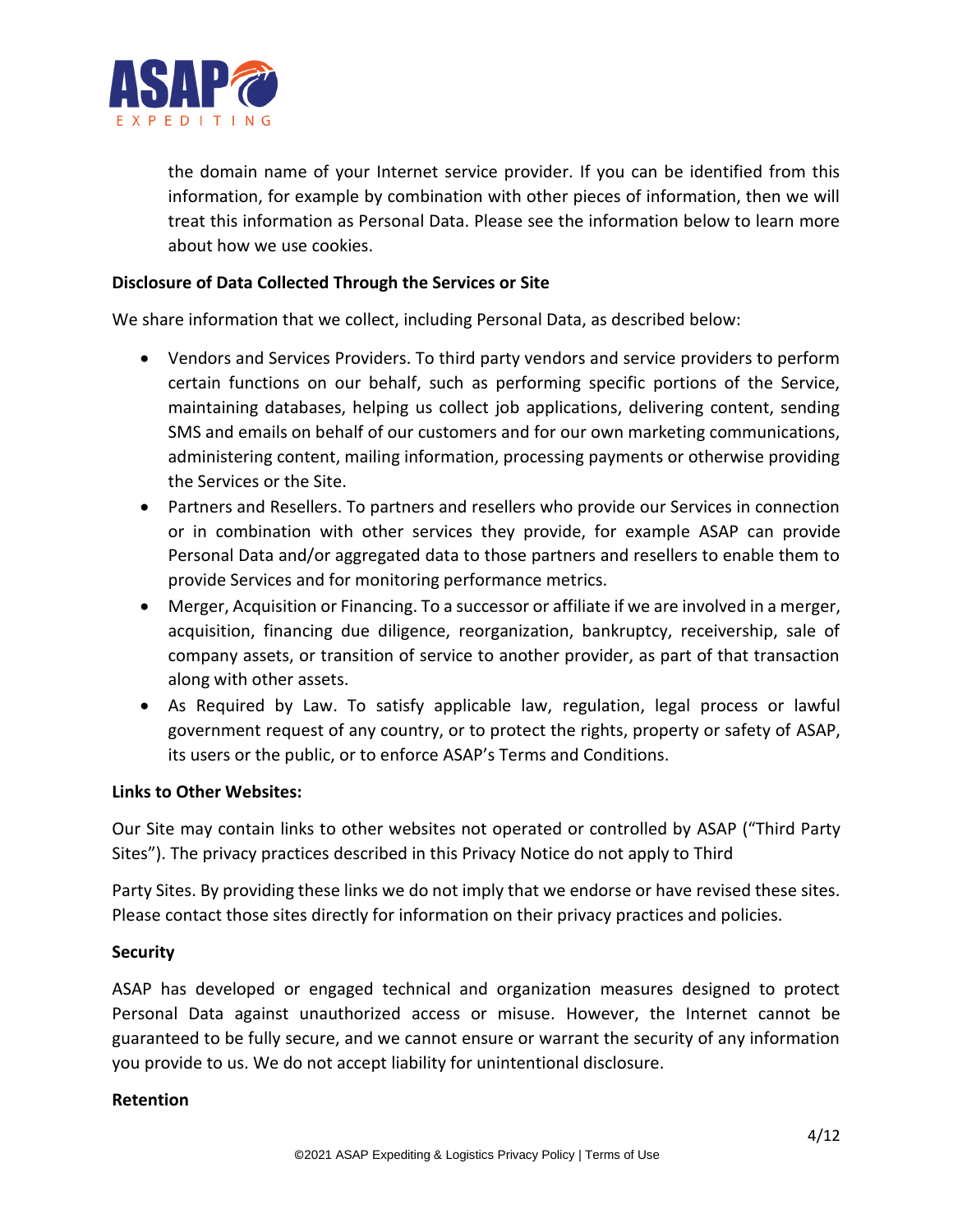

ASAP will retain Personal Data for the period necessary to provide our Services, as otherwise required by our contracts or by law.

# **Children Under 13**

Our Services and Site are not directed at children under 13 years of age, and we do not knowingly collect or receive Personal Data from them. If we learn that we have received Personal Data from a child who is under 13, we will delete the data. If you believe that we have received Personal Data from a child under the age of 13, you may contact us at [dataprivacy@asapexpediting.net.](mailto:dataprivacy@asapexpediting.net)

# **EU Data Subjects**

This section applies if you are an EU data subject (for these purposes, reference to the EU also includes the European Economic Area countries of Iceland, Liechtenstein and Norway and, where applicable, Switzerland). ASAP is the data controller for processing Personal Data provided to ASAP through the Site. We act strictly as a data processor for Personal Data that we process through the Services, as described under the "**Information Collected Through our Services**" section above. We rely on the following legal bases for processing your Personal Data:

- Processing of your Personal Data that you provide to us when you send inquiries about our Services is necessary to respond to or implement your request prior to entering into a contract with us.
- When you apply for employment through our Site, processing of your contact details and data about your employment history and education (as needed to evaluate your job application, to conduct job interviews, and as is otherwise needed for recruitment) is necessary to respond to your request to process your application for employment. If you do not provide this data, we will not be able to process the application that you send through our Site.
- We use account-related data to set up accounts for users in our platform and to administer and support those accounts (such as usernames, email address and billing information), provide you with access to the Services, contact you regarding your use of the Services or to notify you of important changes to the Services. Such use is necessary for the performance of the contract between you and us.
- We will send you information by email on our new services or other promotions only with your consent. If you do not provide us with your consent to the processing of your Personal Data for this purpose, we will not send you this information. You have the right to withdraw your consent at any time as described below.
- Our use of data relating to your use of the Site and/or the Services, described above, is necessary for our legitimate interests in understanding how the Site and the Services are being used by you, to improve your experience on it and our service offerings. We have also a legitimate interest in aggregating and/or anonymizing the information that we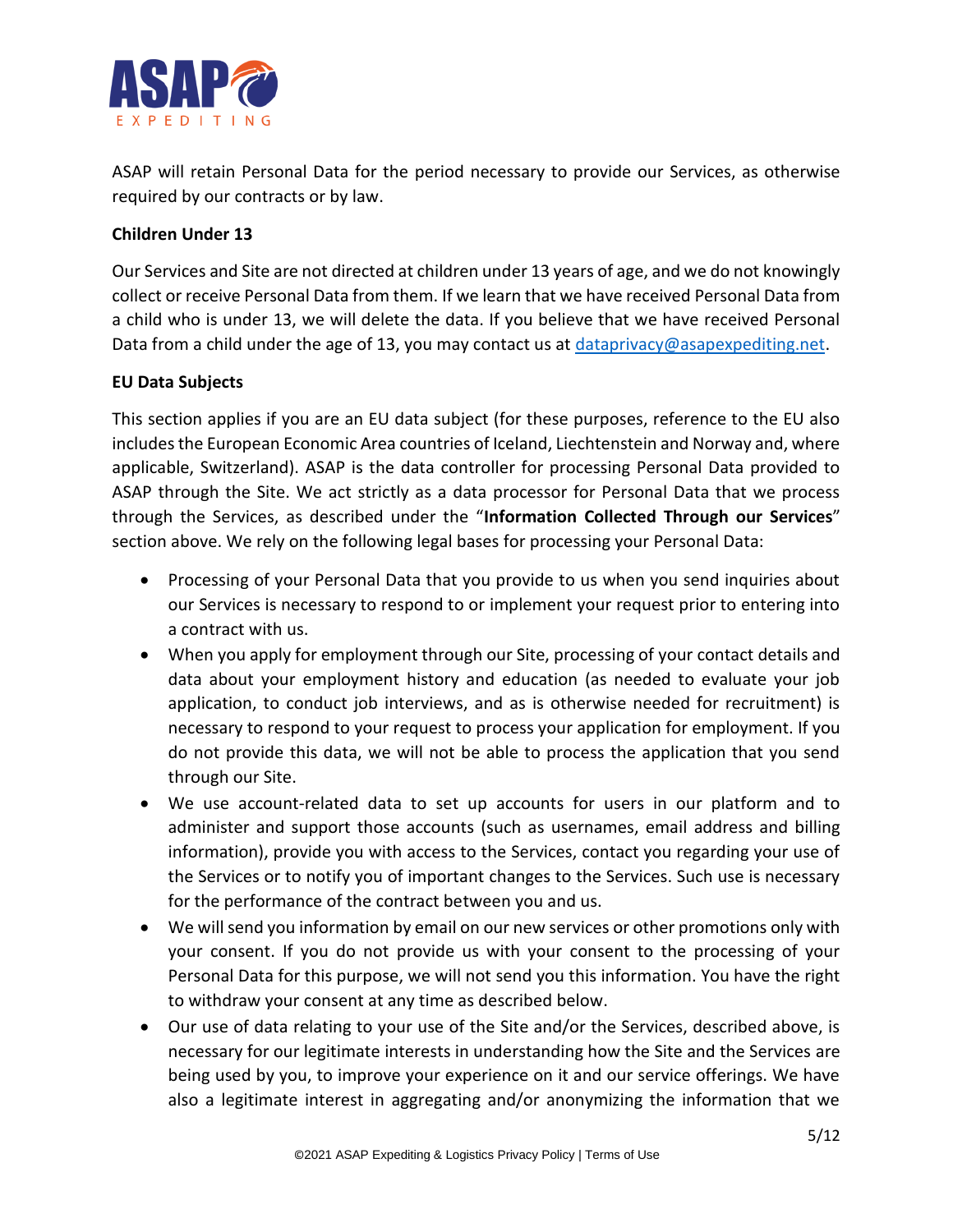

collect through our Site and/or the Services and using this information for our business purposes, as described above. When we process your Personal Data for our legitimate interests, we make sure to consider and balance any potential impact on you, and your rights under data protection laws. Our legitimate business interests do not automatically override your interests – we will not use your Personal Data for activities where our interests are overridden by the impact on you, unless we have your consent, or those activities are otherwise required or permitted to by law. You have the right to object to processing that is based on our legitimate interests, as further described below.

Subject to applicable law, you have the following rights in relation to your Personal Data:

- **Right of access**: If you ask us, we will confirm whether we are processing your Personal Data and, if so, provide you with a copy of that Personal Data (along with certain other details). If you require additional copies, we may need to charge a reasonable fee.
- **Right to rectification**: If your Personal Data is inaccurate or incomplete, you are entitled to have it rectified or completed. If we have shared your Personal Data with others, we will tell them about the rectification where possible. If you ask us, where possible and lawful to do so, we will also tell you with whom we shared your Personal Data so that you can contact them directly.
- **Right to erasure**: You may ask us to delete or remove your Personal Data and we will do so in some circumstances, such as where we no longer need it (we may not delete your data when other interests outweigh your right to deletion, for example if we are required by law to keep it). If we have shared your data with others, we will tell them about the erasure where possible. If you ask us, where possible and lawful to do so, we will also tell you with whom we shared your Personal Data so that you can contact them directly.
- **Right to restrict processing**: You may ask us to restrict or 'block' the processing of your Personal Data in certain circumstances, such as where you contest the accuracy of that Personal Data or object to us processing it. We will tell you before we lift any restriction on processing. If we have shared your Personal Data with others, we will tell them about the restriction where possible. If you ask us, where possible and lawful to do so, we will also tell you with whom we shared your Personal Data so that you can contact them directly.
- **Right to data portability**: Effective 25 May 2018, you have the right to obtain your Personal Data from us that you consented to give us or that is necessary to perform a contract with you. We will give you your Personal Data in a structured, commonly used and machine- readable format. You may reuse it elsewhere.
- **Right to object**: You may ask us at any time to stop processing your Personal Data, and we will do so if we are processing your Personal Data for direct marketing and otherwise.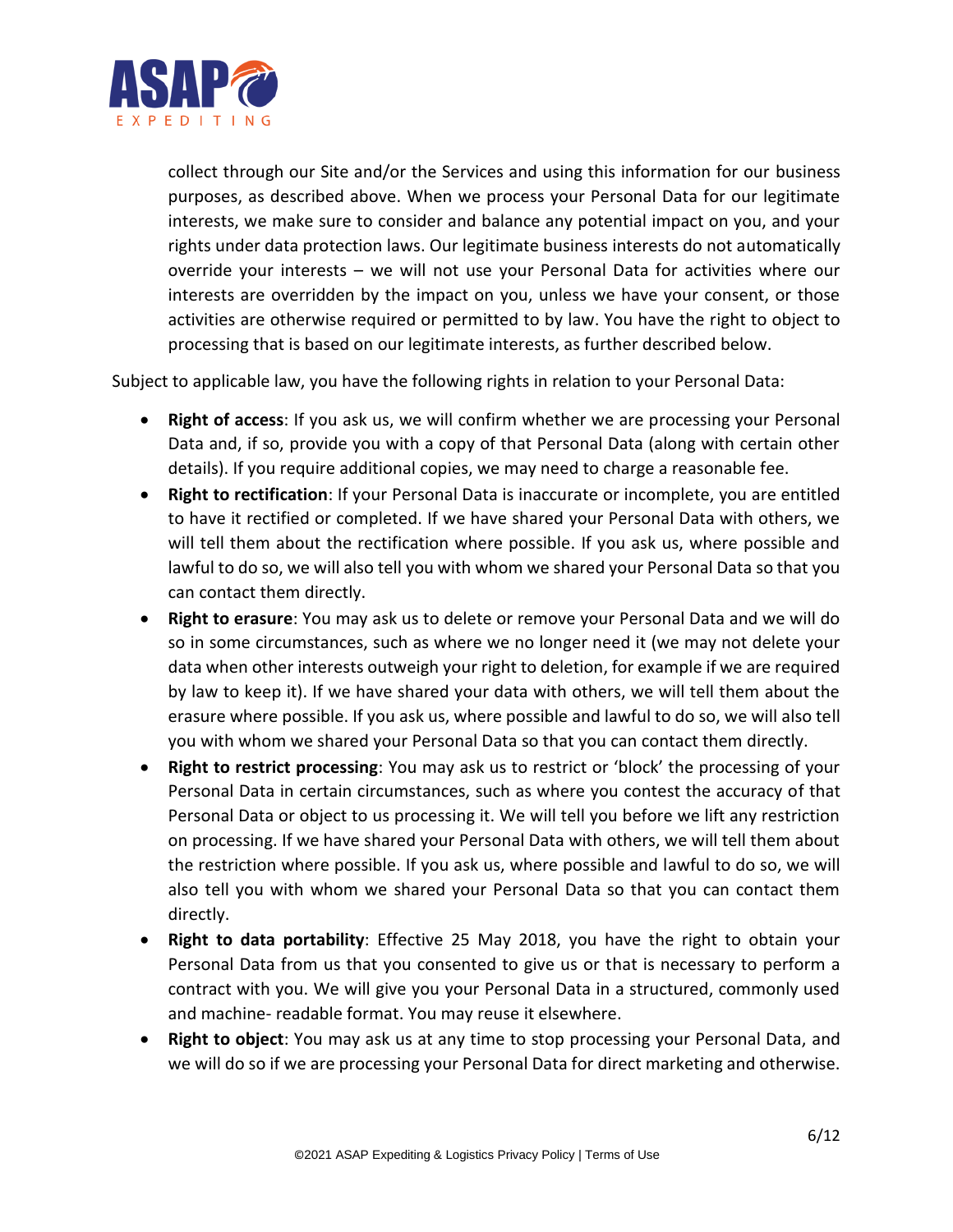

However, if we are relying on a legitimate interest to process your Personal Data and we demonstrate compelling legitimate grounds for the processing we may continue; or\*

- **Rights in relation to automated decision-making and profiling**: You have the right to be free from decisions based solely on automated processing of your Personal Data, including profiling, which produce a significant legal effect on you, unless such profiling is necessary for entering into, or the performance of, a contract between you and us, or with your explicit consent.
- **Right to withdraw consent**: If we rely on your consent to process your Personal Data, you have the right to withdraw that consent at any time. Your withdrawal of consent will not affect apply to data that was processed prior to our receipt of your withdrawal of consent. Right to lodge a complaint with the data protection authority: If you have a concern about our privacy practices, including the way we have handled your Personal Data, you can report it to the data protection authority that is authorized to hear those concerns.
- **Right to lodge a complaint with the data protection authority**: If you have a concern about our privacy practices, including the way we have handled your Personal Data, you can report it to the data protection authority that is authorized to hear those concerns.

\*You may exercise your rights by contacting us as indicated under "Contact Us".

### **Where is My Data Stored?**

We (and many of our external third parties) are based outside the European Economic Area (EEA) so their processing of your personal information will involve a transfer of data outside of the EEA.

Whenever we transfer your personal information outside of the EEA, we ensure it is protected by making sure at least one of the following safeguards is in place:

- by transferring your personal information to a country that has been deemed to provide an adequate level of protection by the European Commission.
- by using specific contracts approved by the European Commission which give your personal information the same protection it has within the EEA; and
- where we use providers based in the US, we may transfer data to them if they provide similar protection to personal data shared between Europe and the US as if it never left Europe.

To keep this privacy policy as short and easy to understand as possible, we have not set out the specific circumstances when each of these protection measures are used. You can contact us at [dataprivacy@asapexpediting.net](mailto:dataprivacy@asapexpediting.net) for the details as to how we protect specific transfers of your data.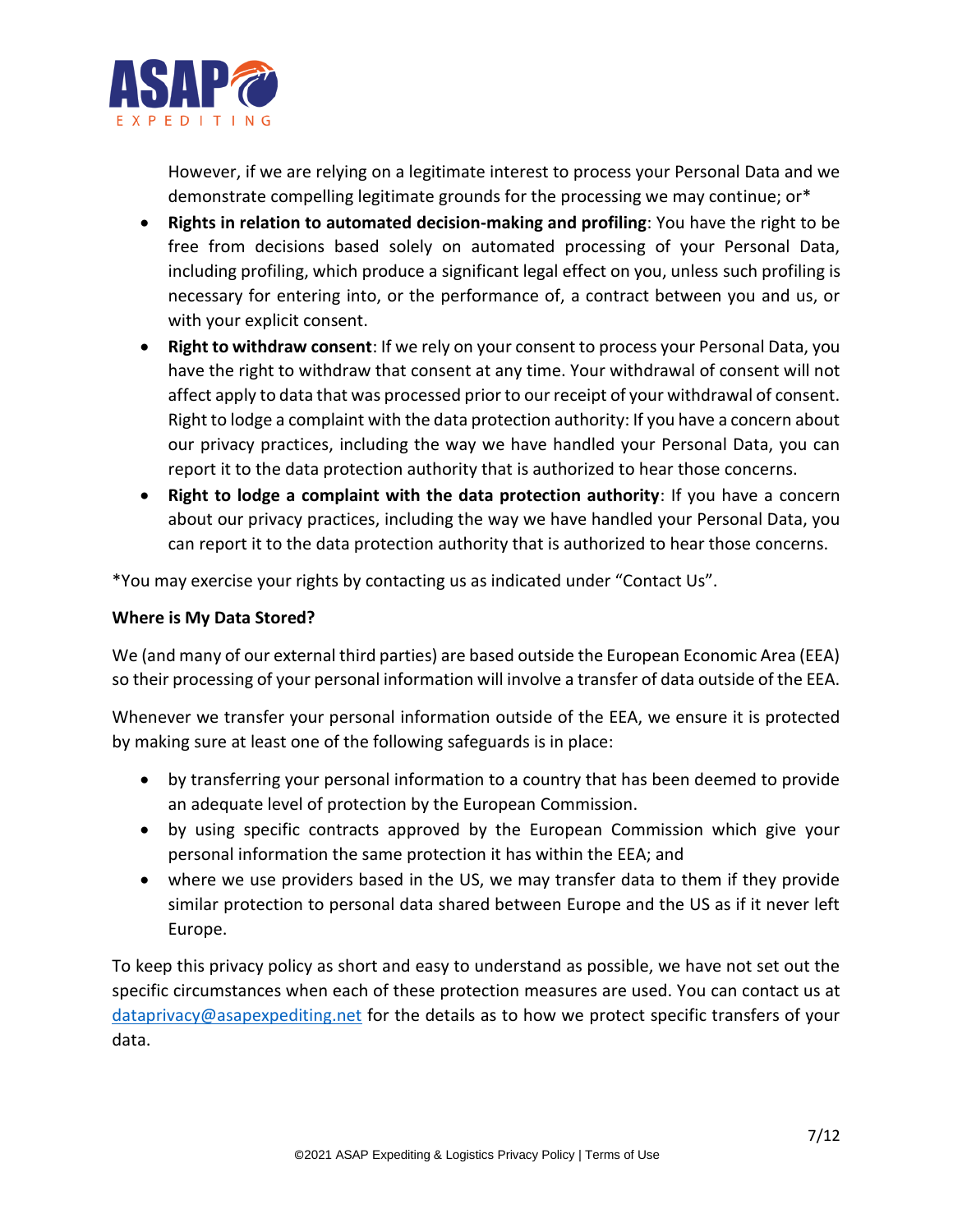

All information you provide to us is stored on our secure servers or those of our third-party data storage providers. Notice for California Data Subjects This part of our Privacy Notice applies to consumers who reside in California.

# **Your California Privacy Rights**

If you are a California resident, you have the following rights. We will honor requests received to the extent required by applicable law and within the time provided by law.

Personal Information we Collect about California Consumers We describe the personal information we have collected from consumers in the twelve (12) months preceding the effective date of this Privacy Notice in the part of our Privacy Notice titled, "Information We Collect" above. The information we collect includes the following:

- Identifiers such as name, address, email address, phone number, login information, social media account information, unique customer id number.
- The following categories of personal information described in California Civil Code §1798.80(e): (1) the personal information listed in the preceding bullet point as "identifiers," and (2) the other information that identifies, relates to, describes, or is capable of being associated with a particular individual such as state or national identification card, education, employment, employment history, bank account number, credit card number, debit card number or other financial information.
- Characteristics of protected classifications under California or federal law such as race, sex/gender, age, marital status, national origin.
- Commercial information, including information about orders or purchases of any of our products or services; registration information, and information you provide or submit to us when you ask us to import/export your cargo which is necessary to transfer goods across country borders.
- Internet or other electronic network activity information, including, but not limited to, browsing history, search history, and information regarding your interaction with our websites, mobile apps, advertisements that we display on our websites or mobile apps or on third party sites and apps, or ASAP pages or accounts on any third-party social media platforms.
- Geolocation data.
- Audio information from calls placed with customer service and accounting centers which may be reported, and electronic information in the form of Internet or other electronic network activity information described above.
- Professional or employment related information in the form of business contact information such as name, company name, physical address and email address and telephone or fax number.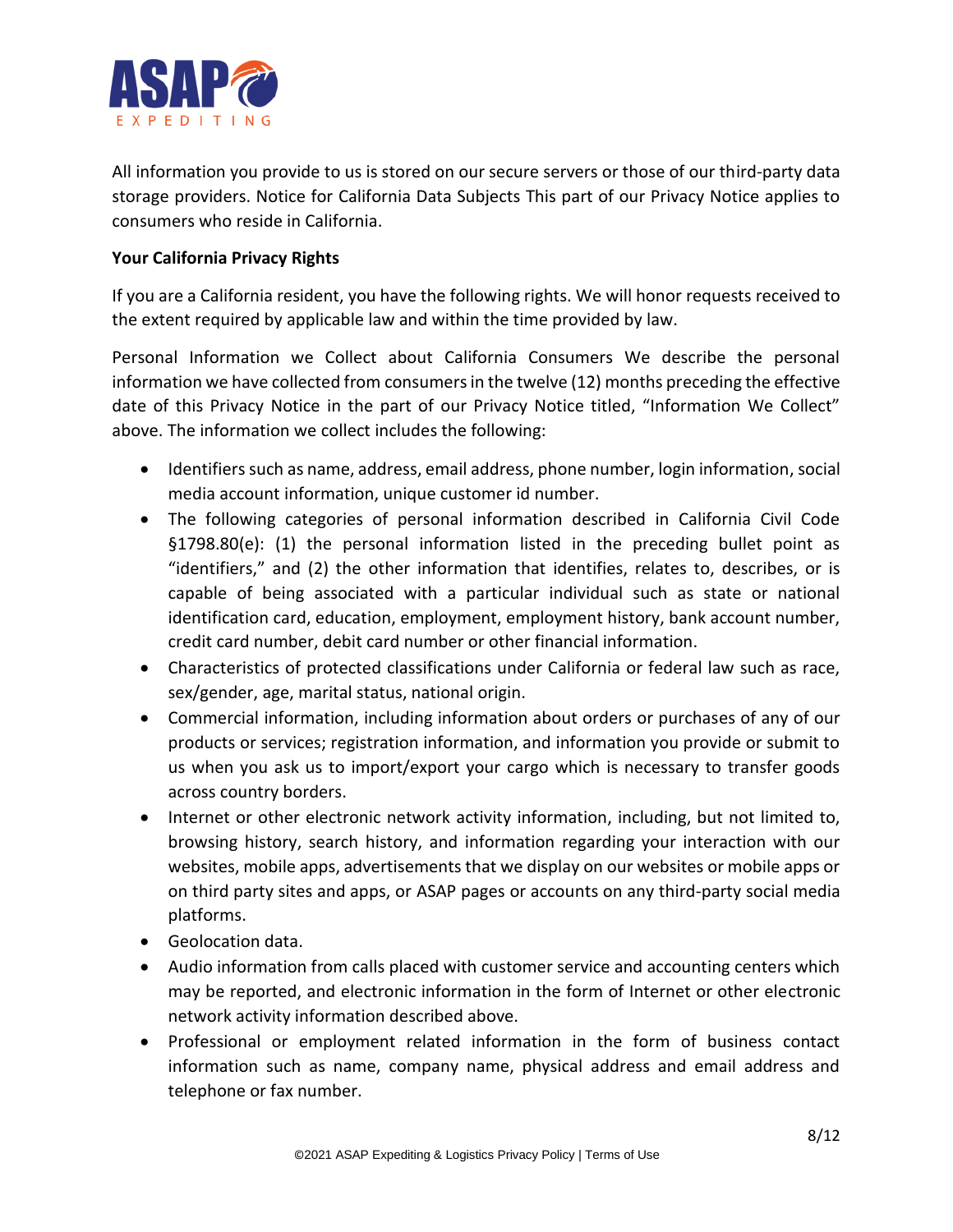

• Inferences drawn from (1) the information we collet when you visit our websites, tools, widgets and plug-ins, (2) information we collect, including through third-party suppliers, regarding content and other data posted on the Internet (such as public locations on the Internet), and (3) information about consumers preference and behavior that we collect on our websites and mobile apps or purchase from third parties in order to create a profile about a consumer reflecting the consumer's preferences, characteristics, psychological trends, predispositions, behavior, attitudes, intelligence, abilities and aptitudes.

Right to Access and Information Regarding Personal Information You have the right to request that we disclose to you the categories and specific pieces of personal information we have collected about you in the preceding 12 months, how we used the information we have collected, who we categorically disclosed your information to, and whether we have sold that information. Once we verify your identity, we will deliver the information that we are required by law to disclose to you, in the manner required by law, within 45 days after receipt of a request. We will notify you if we require additional time to respond, in which case we will respond within such additional period of time required by law. We may deliver the personal information to you through your account, if you maintain an account with us, or electronically, or by mail at your option. If electronically, then we will deliver the information in a portable and, to the extent technically feasible, in a readily usable format that allows you to transmit the information from one entity to another without hinderance.

# **Right to Deletion of Personal Information**

You have the right to request that we delete Personal Information about you that we have collected from you.

### **Right to Opt Out**

You have the right to opt out of the disclosure of personal information about you for monetary or other valuable consideration. We do not currently disclose personal information for monetary or other valuable consideration, but you may contact us to let us know that you would like to Opt-Out of the Selling of your personal information should our practices change by emailing [dataprivacy@asapexpediting.net.](mailto:dataprivacy@asapexpediting.net)

### **Right to No Discrimination**

We may not discriminate against you because of your exercise of any of the foregoing rights under the California Consumer Privacy Act, including by:

- Denying you goods or services;
- Charging different prices or rates for goods or services, including through the use of discounts or other benefits or imposing penalties;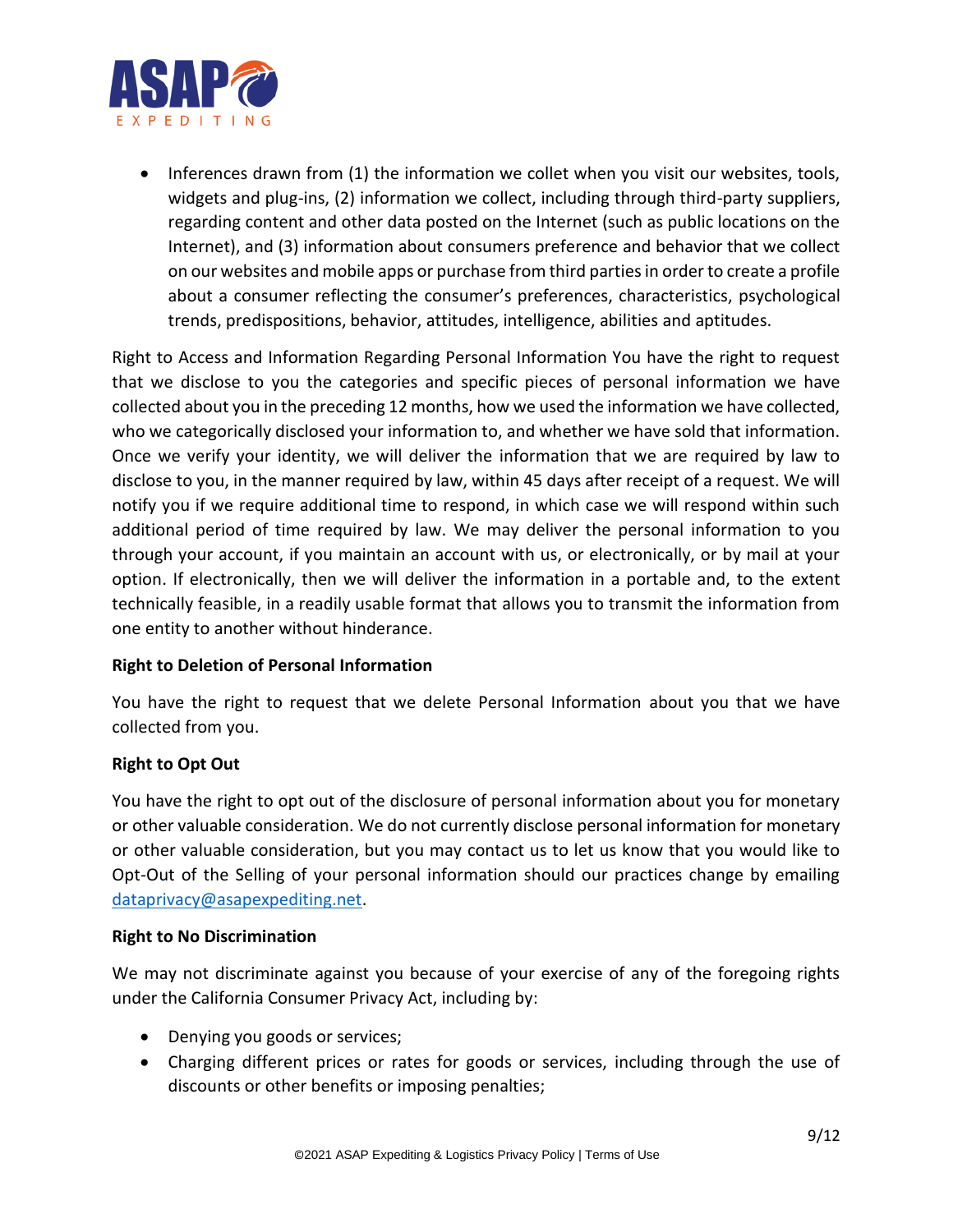

- Providing you a different level or quality of goods or services; or
- Suggesting that you will receive different price or rate for goods or service or at a different level or quality of goods or services.
- We may however, charge different prices or rates, or provide a different level or quality of goods or services, if that difference is reasonably related to the value provided to us by your personal information.

Requests to Exercise Your Rights You may request to exercise the foregoing rights by:

- Submitting a request to [dataprivacy@asapexpediting.net](mailto:dataprivacy@asapexpediting.net)
- Calling us toll-free at 800-496-2206

Please note that we may take steps to verify your identity before granting you access to information or acting on your request to exercise your rights, as required or permitted by law.

We may limit our response to your exercise of the above rights as permitted by law.

### **Data Sharing for Direct Marketing Purposes**

California Civil Code § 1798.83 further permits California residents to request certain information regarding our disclosure of personal information to third parties for their direct marketing purposes. If you are a California resident, you may ask us to refrain from sharing your personal information with certain of our affiliates and other third parties for their marketing purposes. Please tell us your preference by contacting us as specified below.

### **Do Not Track**

At this time, there is no worldwide uniform or consistent industry standard or definition for responding to, processing, or communicating Do Not Track signals. Thus, we are unable to respond to Do Not Track signals.

#### **Use of Cookies**

We may use "cookies" (a small text file sent by your computer each time you visit our site) or similar technologies to record log data. Many browsers default to accepting cookies. You may be able to change this setting in your browser and you can also clear your cookies. If you do, you may lose some functionality of our site. Check your browser's help function to learn more about your cookie setting options. We may use the following types of cookies:

- Advertising and analytics
- Essential cookies
- Functionality cookies
- Social Media cookies
- Advertising cookies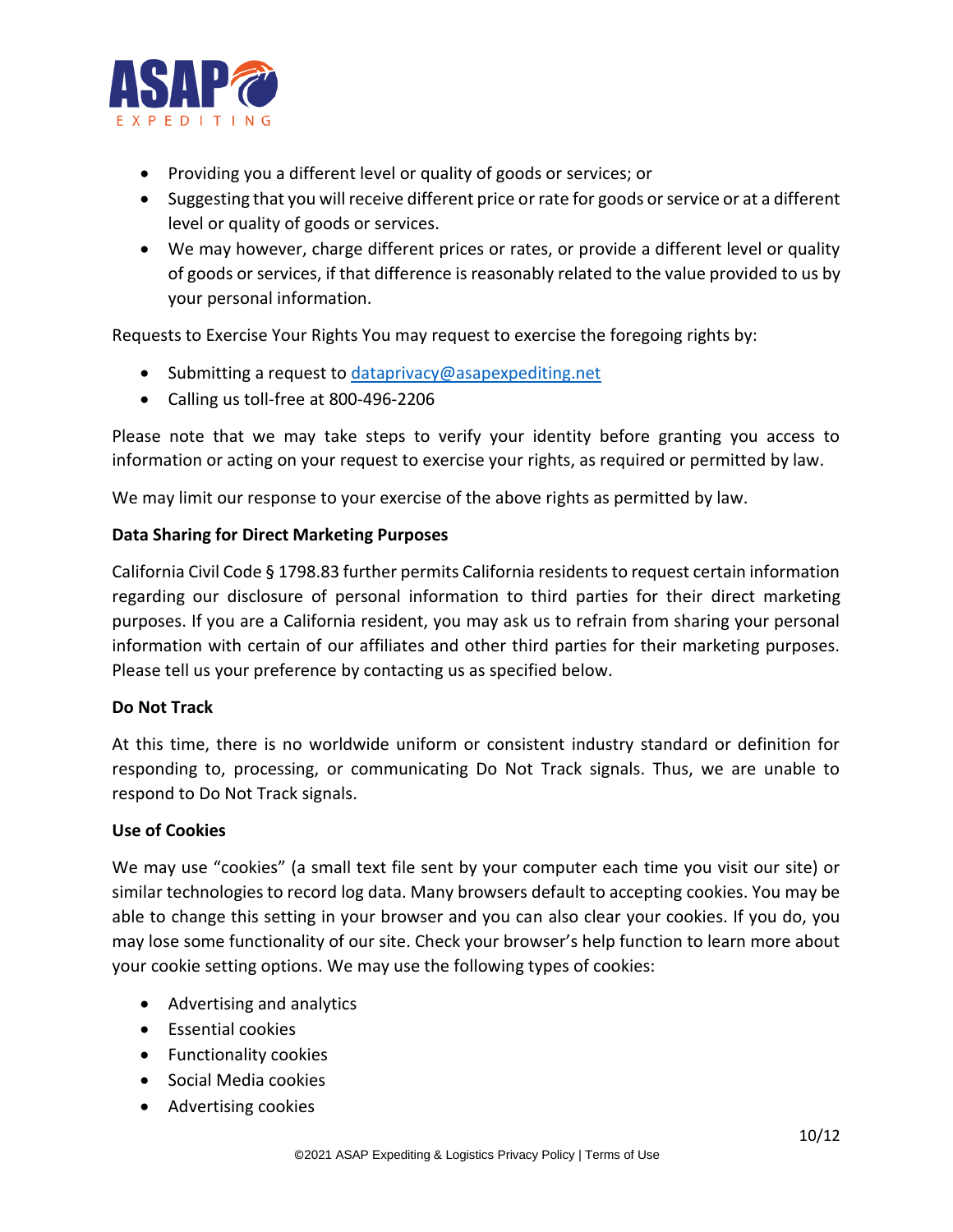

- Please see below for your choices on cookies in the use of advertising.
- To help us make e-mails more useful and interesting, we often receive a confirmation when you open e-mail from us if your computer supports such capabilities. You can opt out of receiving emails from us. Please see the Your Choices section below.
- We might also use a pixel tag which is a small graphic file that allows us and third parties to monitor the use of the site and provide us with information based on your interaction with the site. These tags may collect the IP address from the device which you loaded the page, the browser type. Pixel tags are also used by our third parties to collect information when you visit our site, the links and other actions you take on our site, and we may use this information in combination with cookies to display targeted advertisements.
- Other data technologies may be used that collect comparable information for security and fraud detection purposes. If you have any questions about cookies you can go to [www.youronlinechoices.com/uk](http://www.youronlinechoices.com/uk) or to generally find out more about cookies, visit this site;<https://www.allaboutcookies.org/>

### **Your Choices**

On most web browsers, you will find a "help" section on the toolbar. Please refer to this section for information on how to receive a notification when you are receiving a new cookie and how to turn cookies off. Please see the links below for guidance on how to modify your web browser's settings on the most popular browsers:

- Internet Explorer Privacy Policy [www.asapexpediting.net](http://www.asapexpediting.net/)
- 13 Mozilla Firefox
- Google Chrome
- Apple Safari

Note, however, that if you reject our request to use cookies or turn cookies off, you may be unable to access certain parts of the Site and you may not be able to benefit from the full functionality of the Site. To find out more about cookies and similar technologies, including how to see what cookies and similar technologies have been set and how to manage and delete them, visit [www.allaboutcookies.org,](http://www.allaboutcookies.org/) and/or [www.youronlinechoices.com,](http://www.youronlinechoices.com/) and/or the Network Advertising Initiative's online resources, at http://www.networkadvertising.org and follow the opt-out instructions there or if located in the European Union, visit the European Interactive Digital Advertising Alliance's Your Online Choices opt-out tool . By opting out of targeted advertisements you will no longer see advertisements on our Site from third-party partners that participate in the Digital Advertising Alliance; however, you may still continue to see other nontargeted advertisements on our Site. If you access the Site on your mobile device, you may not be able to control tracking technologies through the settings.